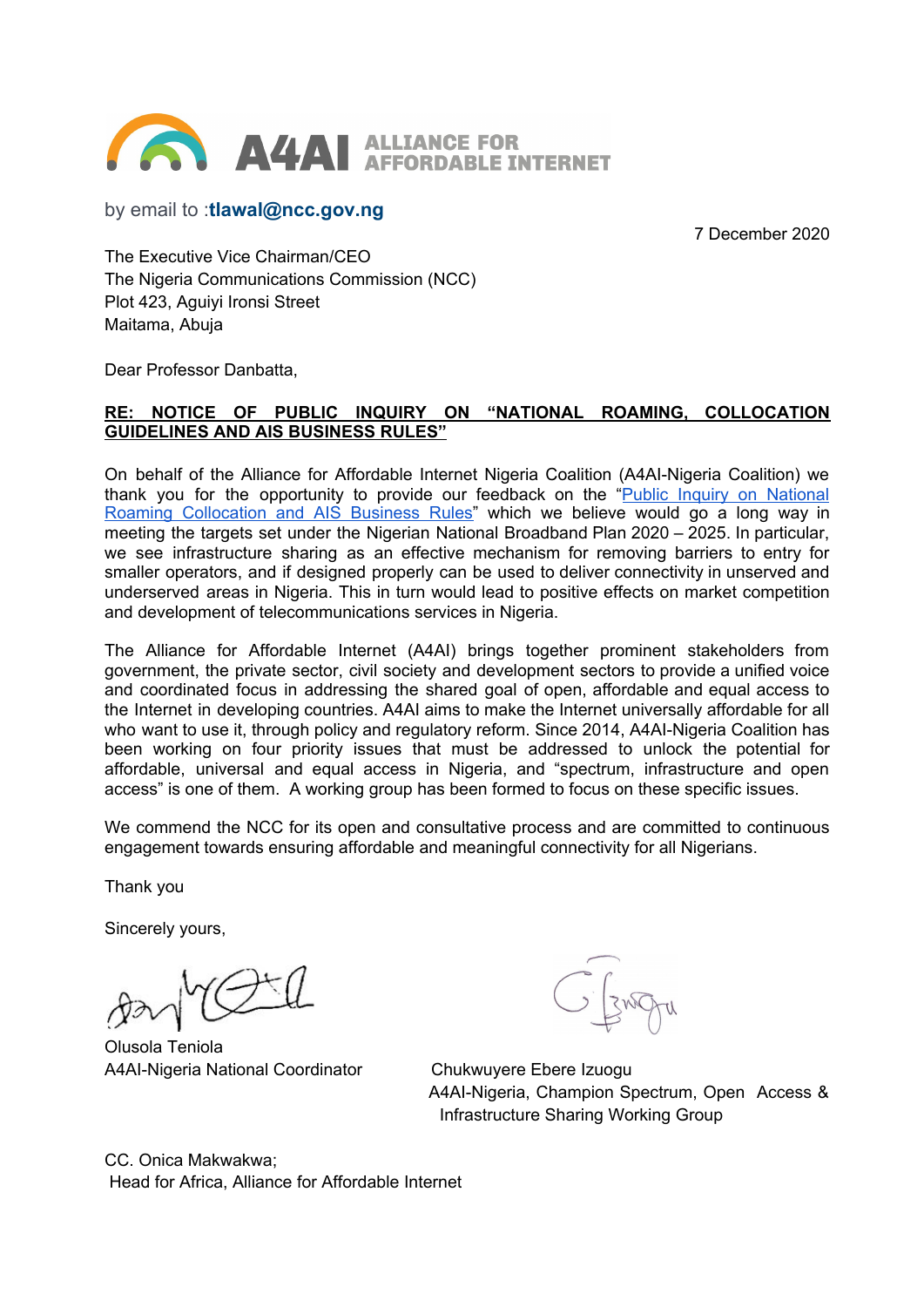

# **A4AI-NIGERIA COMMENTS TO THE "PUBLIC INQUIRY ON NATIONAL ROAMING, COLLOCATION GUIDELINES AND AIS BUSINESS RULES" - 7th December 2020**

The Alliance for Affordable Internet (A4AI) is a global coalition of stakeholders advocating for affordable internet access in developing countries, and is part of the World Wide Web Foundation. A4AI's "1 for 2" standard for measuring internet access affordability (**where 1GB of mobile broadband data is priced at 2% or less of average monthly income** ) has been acclaimed by world leaders and was in 2018 adopted by the UN Broadband Commission. We commend the Government of Nigeria for it's leadership in being the first to endorse this standard. Our latest research shows Nigeria meets the affordability standard with 1GB at 1.70% of GNI per capita but more needs to be done for those who find it unaffordable.

The **[A4AI-Nigeria](https://a4ai.org/nigeria-africa/) coalition** established in 2014 has actively been engaged on the issues of infrastructure sharing and open access and has been privileged to have worked with the NCC on a number of issues relating to affordable and meaningful connectivity, notably in the holding of the A4AI-Nigeria Broadband [Infrastructure](https://a4ai.org/nigeria-oct-30-31-infrastructure-forum-coalition-meeting) forum in Lagos in 2018. We respectfully refer the Commission to the key recommendations from this forum as well as our subsequent recommendations towards the Nigeria [Broadband](https://1e8q3q16vyc81g8l3h3md6q5f5e-wpengine.netdna-ssl.com/wp-content/uploads/2019/12/A4AI-Review-of-Nigeria-Broadband-Plan-Final-.pdf) Plan review, in which we highlighted *"the need for the broadband plan to actively promote infrastructure sharing beyond only fibre networks, to include sharing of both passive (poles, ducts, masts) and active elements of mobile networks including (but not limited to) fibre cables, antennas, switches, core network components, etc., and all forms of active infrastructure sharing (MORAN, MOCN). We also recommended that the NCC enact regulations that provide a framework for the sharing of* active elements of a mobile network."<sup>1</sup> Further points raised on infrastructure sharing can be found on Chapter 4.2, Strategy for Broadband; Infrastructure and Access of the same document.

We are encouraged by the NCC's leadership in pursuit of enhancing infrastructure sharing In Nigeria in an open and consultative manner.

Below, please find our comments related to the above public inquiry:

### **1) Guidelines on National Roaming**

### **a) Paragraph 3 - Scope**

Paragraph 3 (1) provides that only service providers that have been issued Unified Access Service Licences and such other licences that may be subsequently issued by the Commission, which authorise the licensees to provide National Roaming Services, would be subject to these Guidelines. We believe that a literal interpretation of this provision including the reference to

*The Alliance for Affordable Internet is an initiative of the World Wide Web Foundation, a registered 501(c)3 non-profit in the United States.*



<sup>&</sup>lt;sup>1</sup> bullet point 3 Employ an Open Access Model for Network Infrastructure (4.2.8): Nigeria Broadband Plan Review A4AI inputs and Comments on revising the 2013-2018 Broadband Plan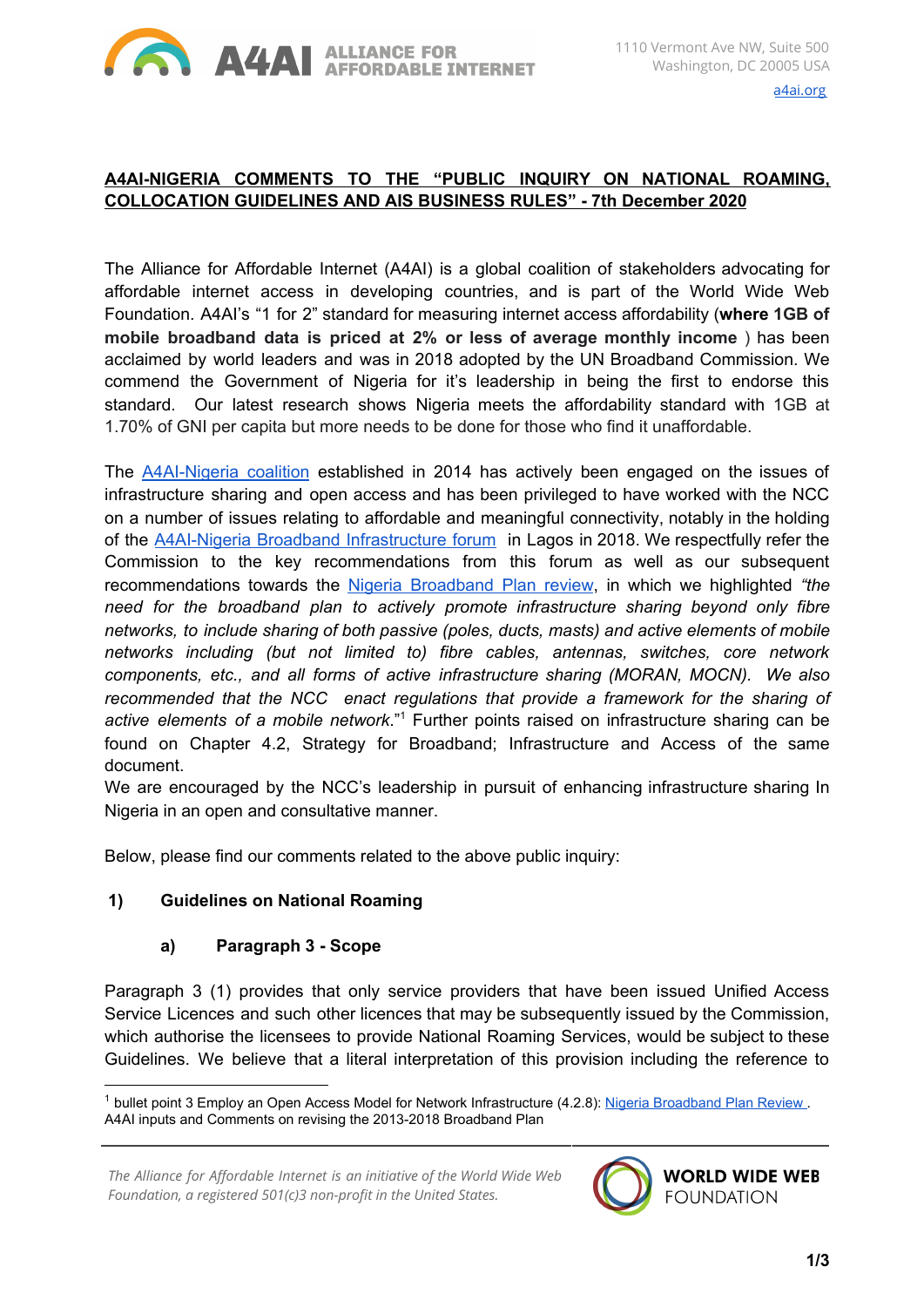

"*may be subsequently issued*" would exclude some present (and future) categories of licensees such as holders of a Wholesale Wireless Access Service Licence, Digital Mobile Licence and other scenarios of active infrastructure sharing which enable third-party Network as a Service (NaaS) models, from the being able to enter into roaming agreements with eligible partners. In the light of this, we recommend that this provision be redrafted to expand the scope of these Guidelines to include holders of any licences validly issued by the Commission and which contain a condition that makes the holder eligible to enter into a national roaming service agreement.

### **b) Paragraph 4 - Procedure for National Roaming**

Paragraph 4 provides that "*Duly authorised Service Providers shall request and negotiate National Roaming Agreements with each other on bi-lateral and non-discriminatory terms*", however the interpretation paragraph of the Guidelines provides no definition of who is a "*Duly authorised Service Provider*" nor the exact activity this service provider has been authorised to carry out. In the context of these Guidelines and for the purpose of clarity, we propose that a "*Duly authorised Service Provider*" should be defined by the Guidelines as a "*Licencee that has sought and obtained the permission and/or authorization and/or concession of the Commission to enter into a national roaming agreement*"

In addition, the use of the phrase "Roaming Provider" in Paragraph 4, in our view may lead to a misunderstanding of the roles of the parties to a proposed national roaming agreement especially if the proposed roaming is intended to be done on a reciprocal basis. If so, then the Roaming Seeker is also a Roaming Provider. In the light of this, we propose that the term "Roaming Provider" which contemplates the party who a Roaming Seeker seeks to enter into a national roaming agreement with and/or requests a national roaming service, be redrafted to instead read "Roaming Requested Party", which in our view leaves no person in doubt as to the true nature of this role.

Paragraph 4 (6) (b) provides that insufficient capacity is one of the grounds for refusing a roaming request, however these Guidelines provide no interpretative guide on how this ground will apply in practice. To give clarity, we propose that the Commission in these Guidelines provide circumstances in which insufficient capacity as a basis for refusing a roaming request may be justified. In addition, the Commission in investigating insufficient capacity as a ground for refusing a roaming request pursuant to Paragraph 4 (6) (c) should require that the party relying on insufficient capacity should bear the burden of proving that insufficient capacity does actually exist. These two recommendations will avoid escalating conflicts to the judiciary, and this is a good goal to pursue.

### **2) Guidelines on Collocation and Infrastructure Sharing (as amended)**

## **a) Types of Infrastructure not amenable to sharing**

While guidelines related to roaming are being issued, infrastructure sharing arrangements that were closed prior to them should not be forgotten. This might be clarified in 5.1.



**WORLD WIDE WEB FOUNDATION**